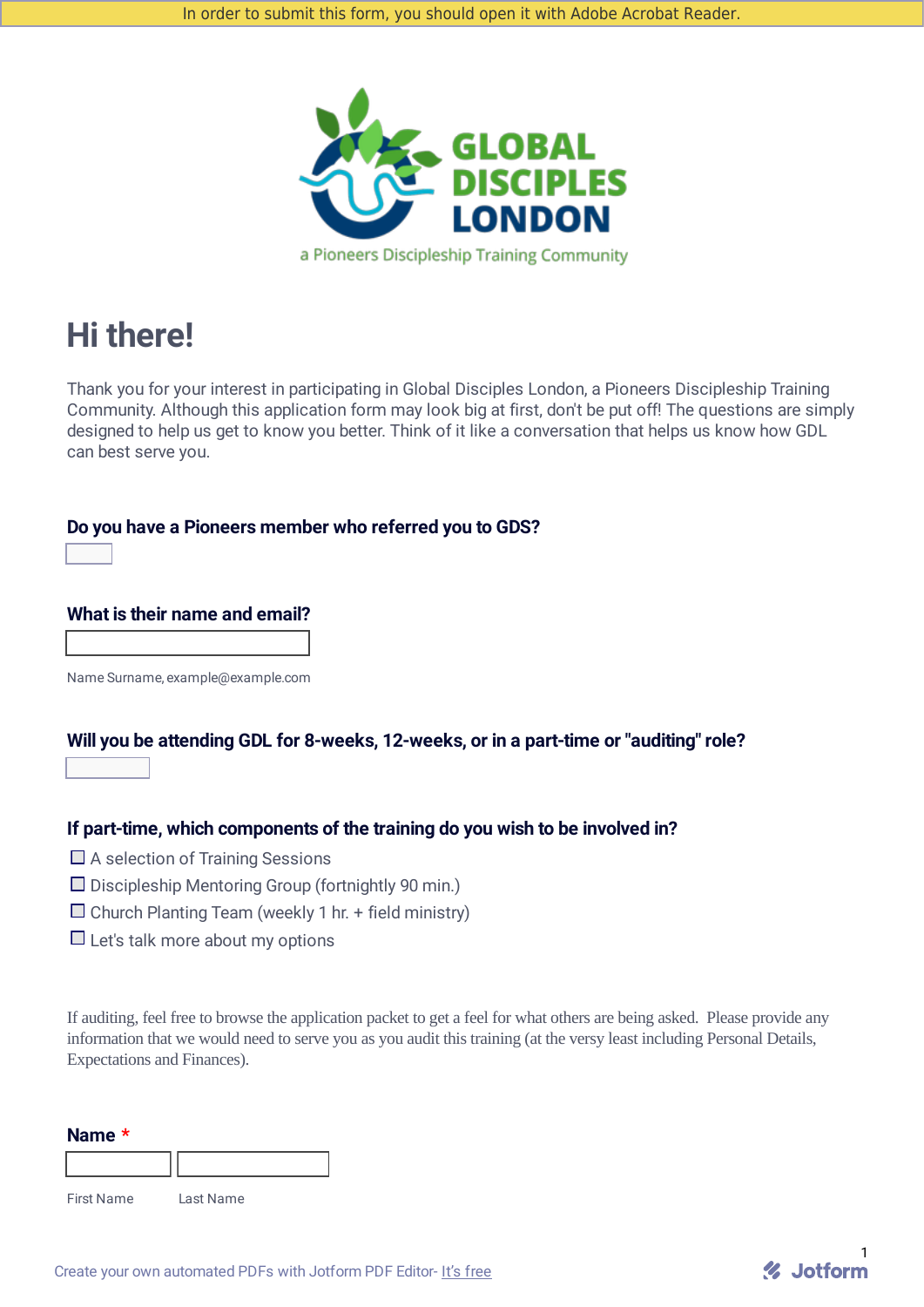| Gender |  |
|--------|--|
|        |  |

## **Date of Birth \***

| Year | Month Day |  |
|------|-----------|--|

## **Passport Country \***

| City    | State / Province |  |
|---------|------------------|--|
|         |                  |  |
| Country |                  |  |

## **Your Email \***

| example@example.com |  |
|---------------------|--|

## **Phone Number \***

| Country Code | Area Code | <b>Phone Number</b> |
|--------------|-----------|---------------------|

## **Which messaging apps do you use with this phone number? \***

- WhatsApp
- $\Box$  Signal
- $\Box$  Telegram
- $\blacksquare$

### **Marital Status \***

 $\overline{\mathbf{r}}$ 

## **Name of Spouse**

## **Do you have children? \***

OYes

ONo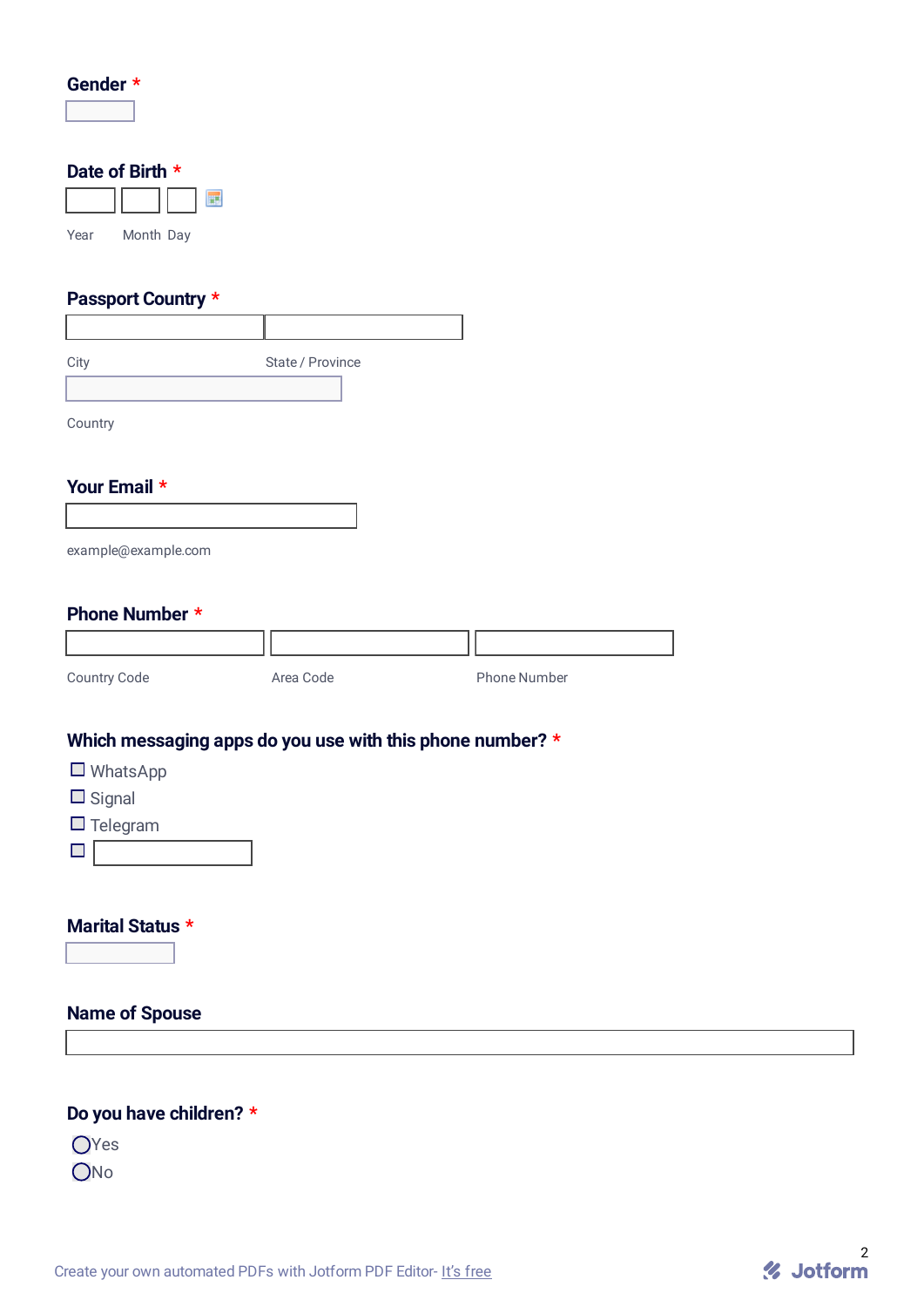## **Will your children be attending with you? \***

OYes ONo

## **What are their names, gender and ages?**

## **Current Church**

## **Name of Church \***

| Lead Pastor's Name *           |           |           |              |  |
|--------------------------------|-----------|-----------|--------------|--|
|                                |           |           |              |  |
| <b>First Name</b>              | Last Name |           |              |  |
| <b>Phone Number</b>            |           |           |              |  |
|                                |           |           |              |  |
| Country Code                   |           | Area Code | Phone Number |  |
| Email *<br>example@example.com |           |           |              |  |
| Advocate at Church *           |           |           |              |  |
|                                |           |           |              |  |
| <b>First Name</b>              | Last Name |           |              |  |
| <b>Phone Number</b>            |           |           |              |  |

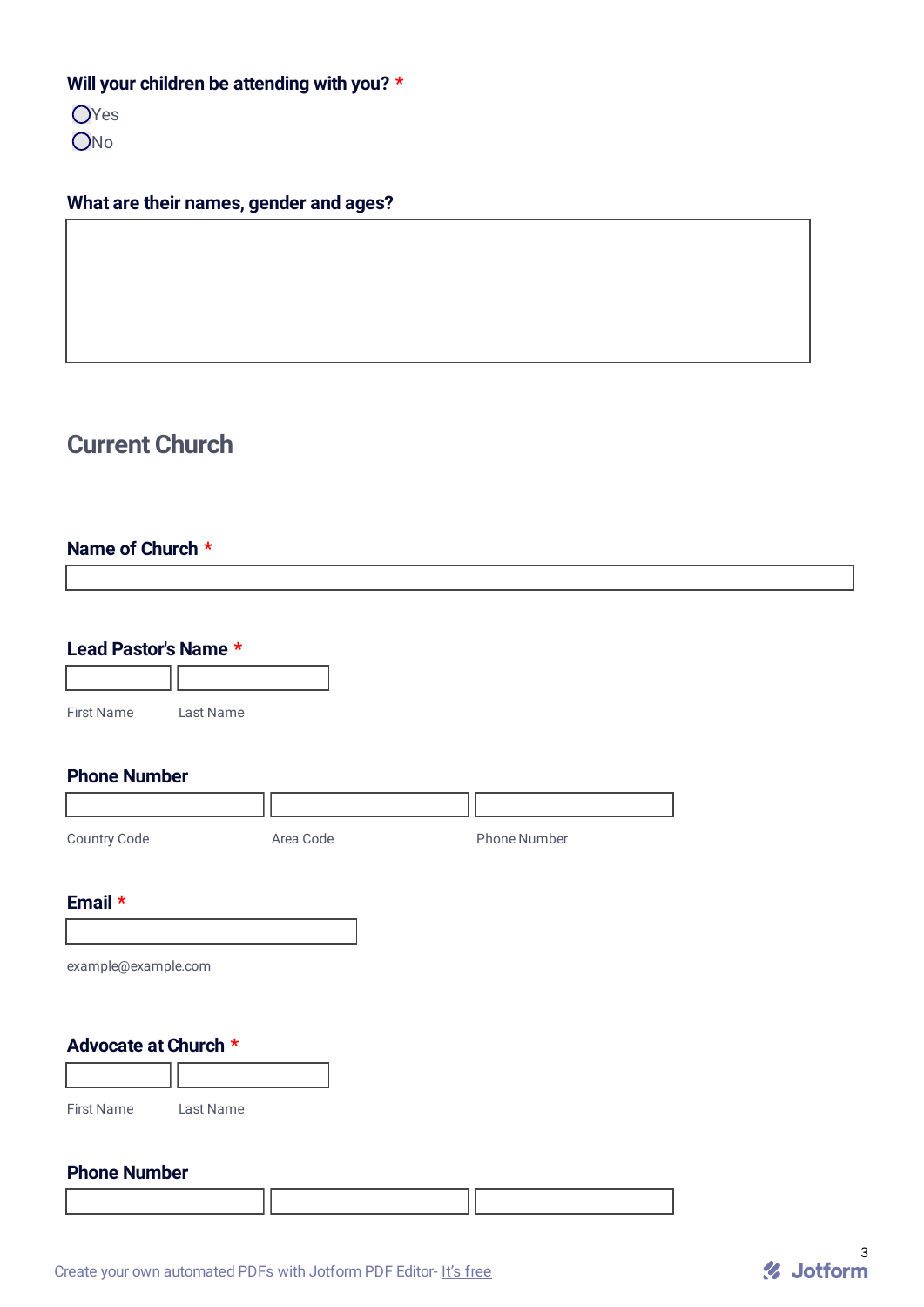#### **Email**

example@example.com

## **Is your sending church different than your current church?**  $\boxed{7}$

## **Sending Church**

(only fill out if different than home church)

#### **Name of Church**

**Lead Pastor's Name**

| <b>First Name</b> | Last Name |
|-------------------|-----------|

### **Phone Number**

| Country Code        | Area Code | <b>Phone Number</b> |
|---------------------|-----------|---------------------|
|                     |           |                     |
| <b>Email</b>        |           |                     |
|                     |           |                     |
| example@example.com |           |                     |

### **Advocate at Church**

### **Phone Number**

| Country Code | Area Code | <b>Phone Number</b> |
|--------------|-----------|---------------------|

#### **Email**

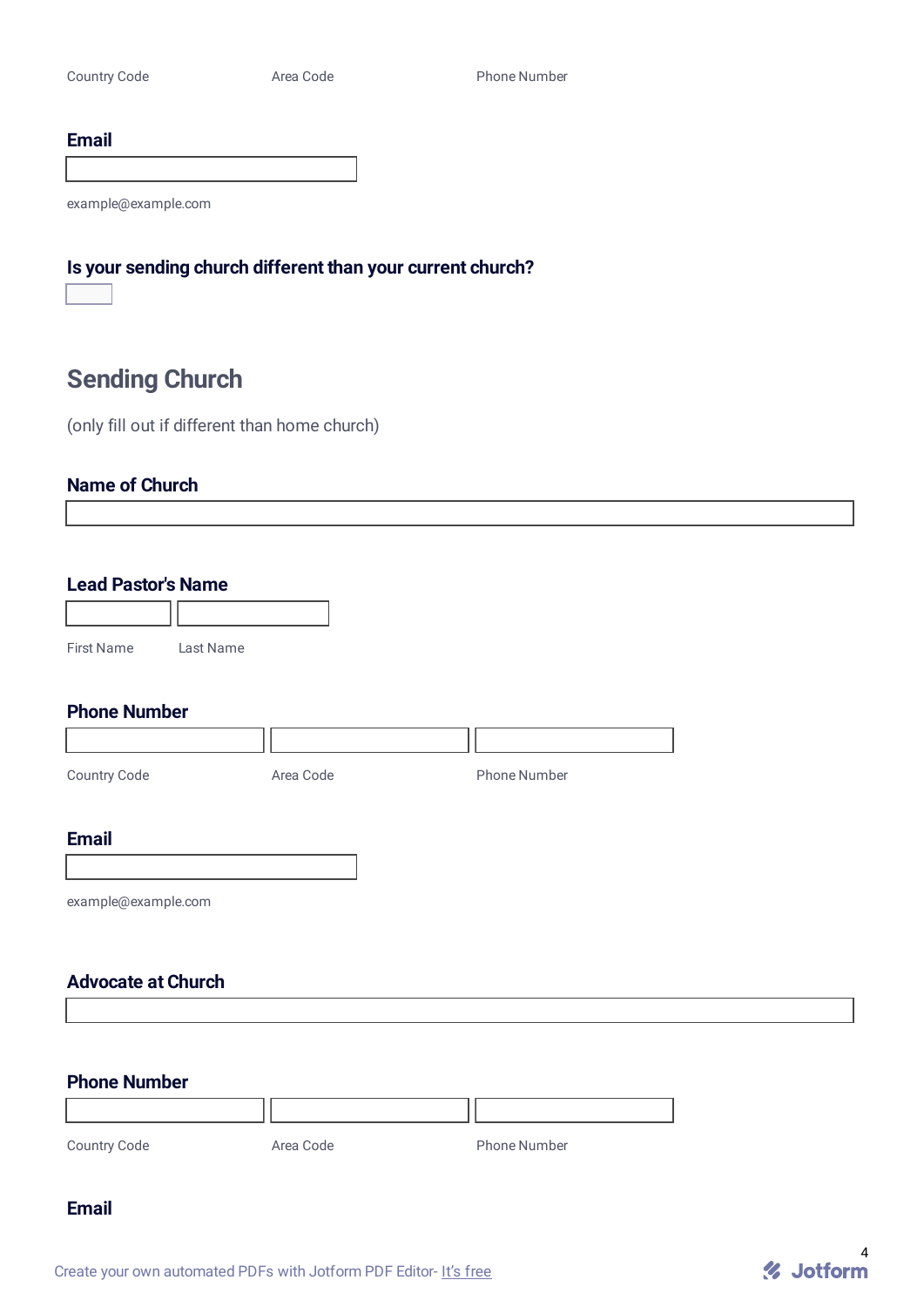**Describe how you became a Christian, and how your life has changed since knowing Christ. \***

**How do you maintain a dynamic relationship with the Lord? \***

**How would you explain 'the gospel' in one or two sentences? \***

**Have you read the entire Bible before? \***

 $\boxed{\blacksquare}$ 

**Vision**

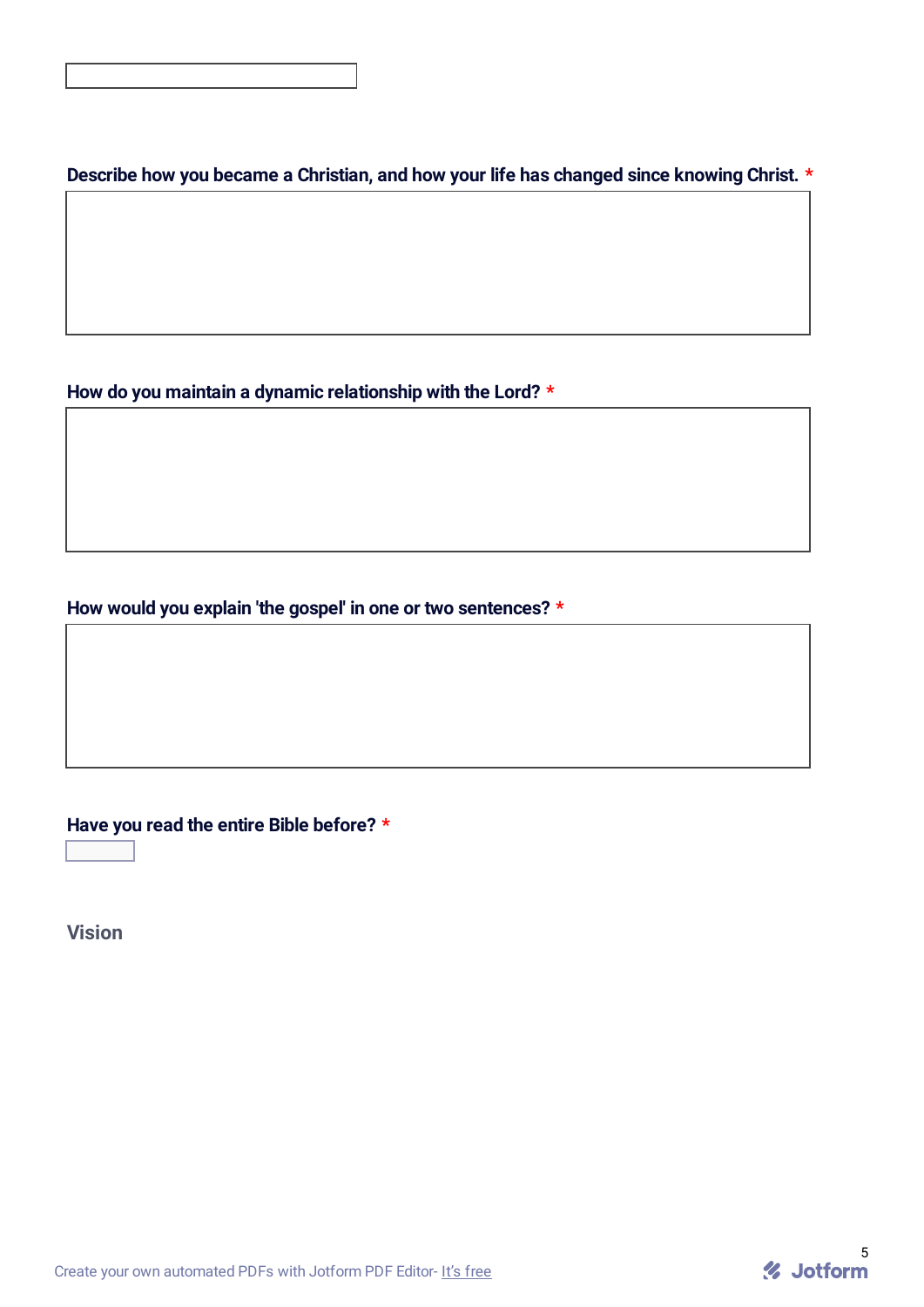**Describe your heart for ministry including your sense of God's leading into cross-cultural ministry. \***

## **When do you see yourself serving cross-culturally? \***

**Have you determined a people group or region you would like to serve amongst? If yes, please share. \***

**Gift / Skill Mix**

**Please describe your current understanding of your gifting and your skills and how they might be used in cross-cultural service. \***

**Briefly explain what kind of role/s you have previously served in within your local church ? \***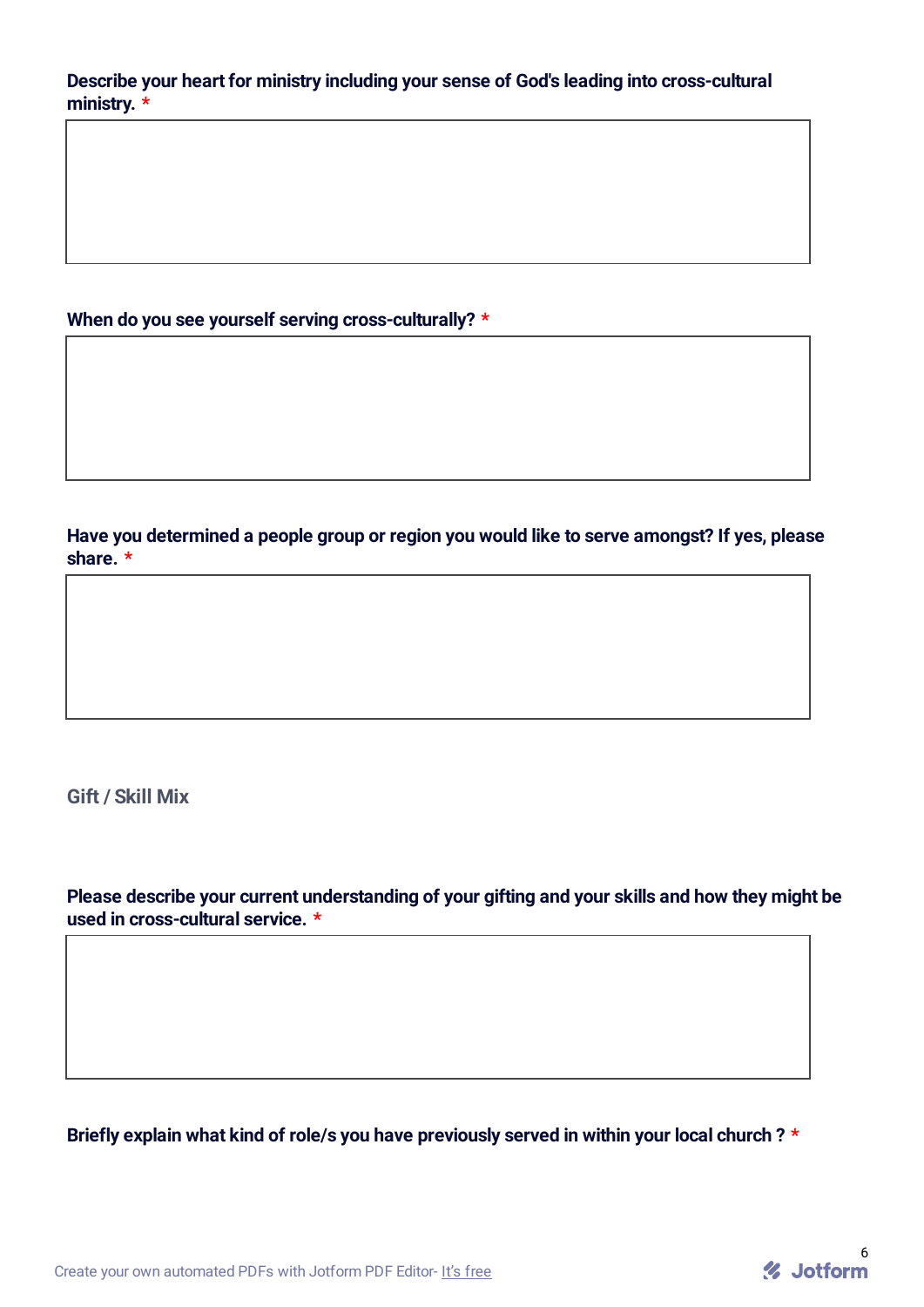## **Are there any specific types of ministry that you are drawn to (e.g. working with children, sports ministry, etc) \***

As part of the Pioneers family, we believe we must all be lifelong learners if we are to serve the Lord well and minister fruitfully cross-culturally. Whether through informal or formal education, God has already been developing you to serve cross-culturally, and we'd like to hear how!

**Formal & Informal Education**

**Undergraduate, Graduate, Post Graduate. Include training institution or organisation and date completed.**

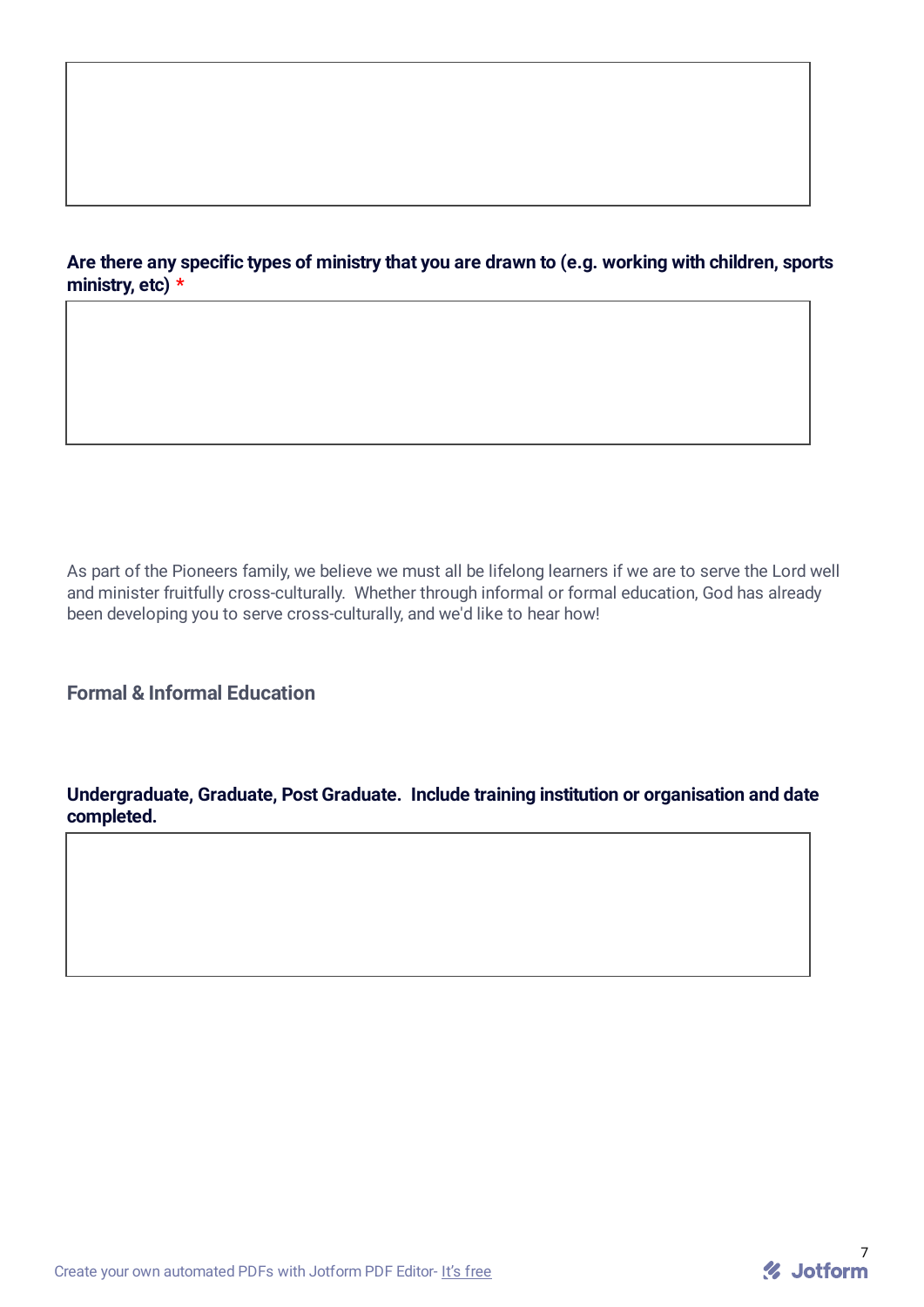**Certificate, Internship, Short Course. Include training institution or organisation and date completed.**

**List any subjects studied or seminars you have attended in missiology/ministry - e.g. Cultural Studies, Theology of Mission, Church Planting, Personal Life of the Cross-Cultural worker etc. \***

**Cross Cultural Ministry Experience**

**Have you had any practical cross-cultural ministry experience before? \***  $\overline{\mathbf{r}}$ 

**If yes, over what length of time?**

 $\overline{\mathbf{E}}$ 

**If yes, briefly explain where, what and with which people group/s. \***

**In what areas do you feel you require further preparation or training in cross-cultural ministry? \***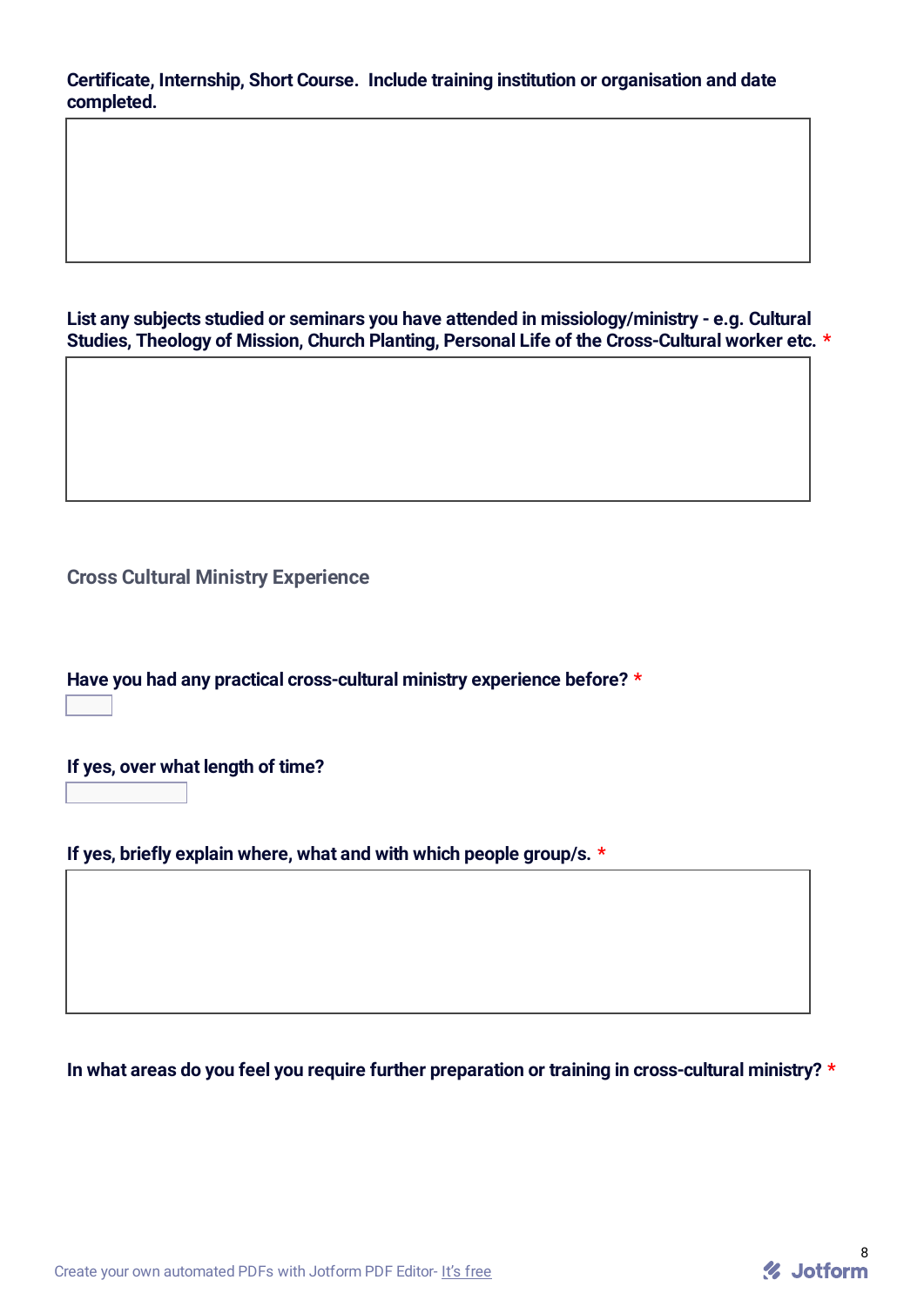## **Reference 1: Church/Pastor**

Only fill out references if you do not have a Pioneers member who referred you to GDL.

#### **Name**



#### **Phone Number**

| Area Code | <b>Phone Number</b> |
|-----------|---------------------|

## **Email**

example@example.com

## **Reference 2: Peer/Mentor/Friend**

| <b>Name</b>         |           |                     |  |
|---------------------|-----------|---------------------|--|
| <b>First Name</b>   | Last Name |                     |  |
| <b>Phone Number</b> |           |                     |  |
|                     |           |                     |  |
| Area Code           |           | <b>Phone Number</b> |  |

## **Email**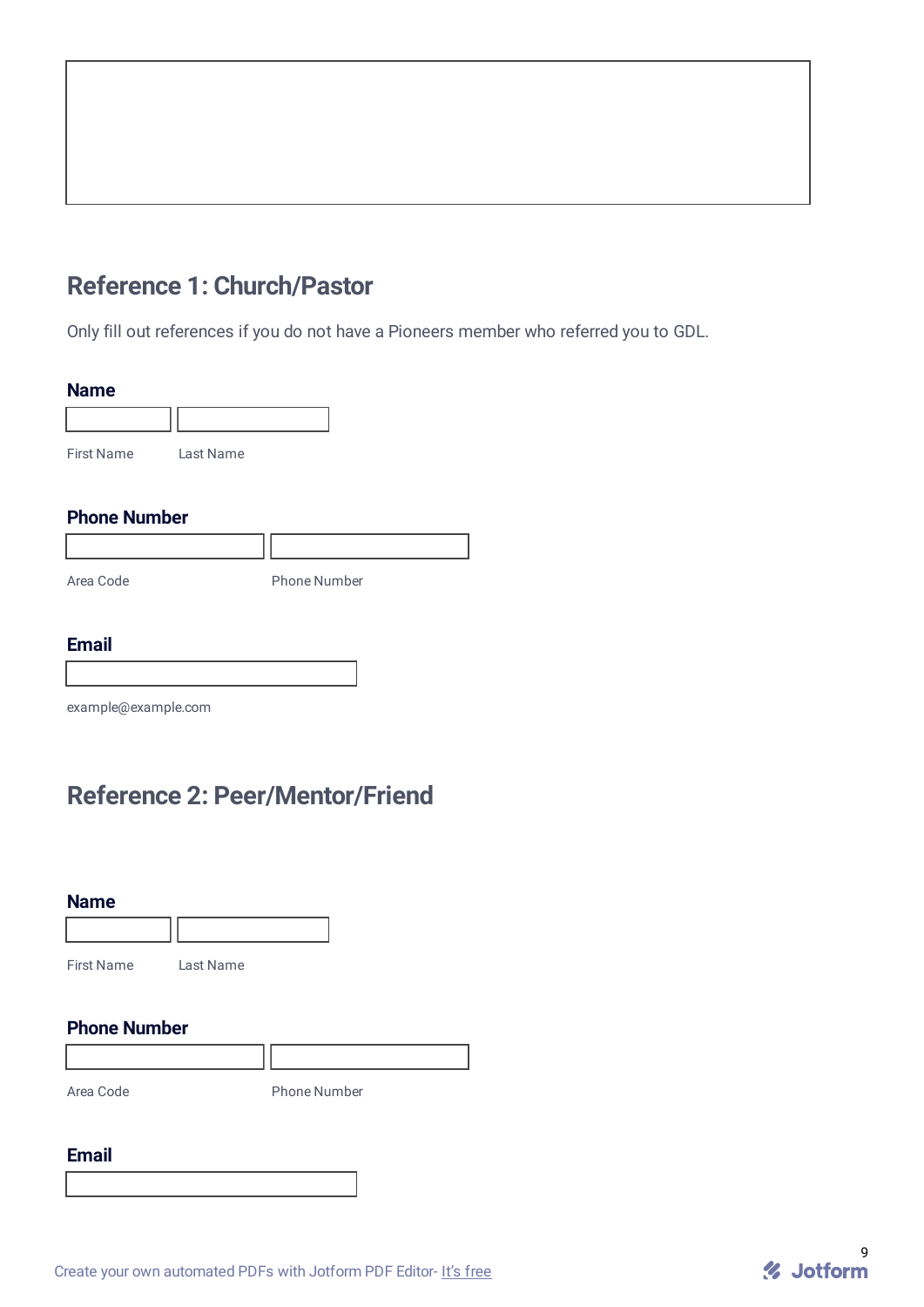## **Reference 3: Employer/Other (If Required)**

| <b>Name</b>       |           |
|-------------------|-----------|
|                   |           |
| <b>First Name</b> | Last Name |

## **Phone Number**

| Area Code | <b>Phone Number</b> |
|-----------|---------------------|
|           |                     |

#### **Email**

example@example.com

**What are you most excited about being trained in through Global Disciples London? What do you think the most challenging part will be? \***

## **How do you hope the Lord grows you as you participate in Global Disciples London? \***

## **Finances**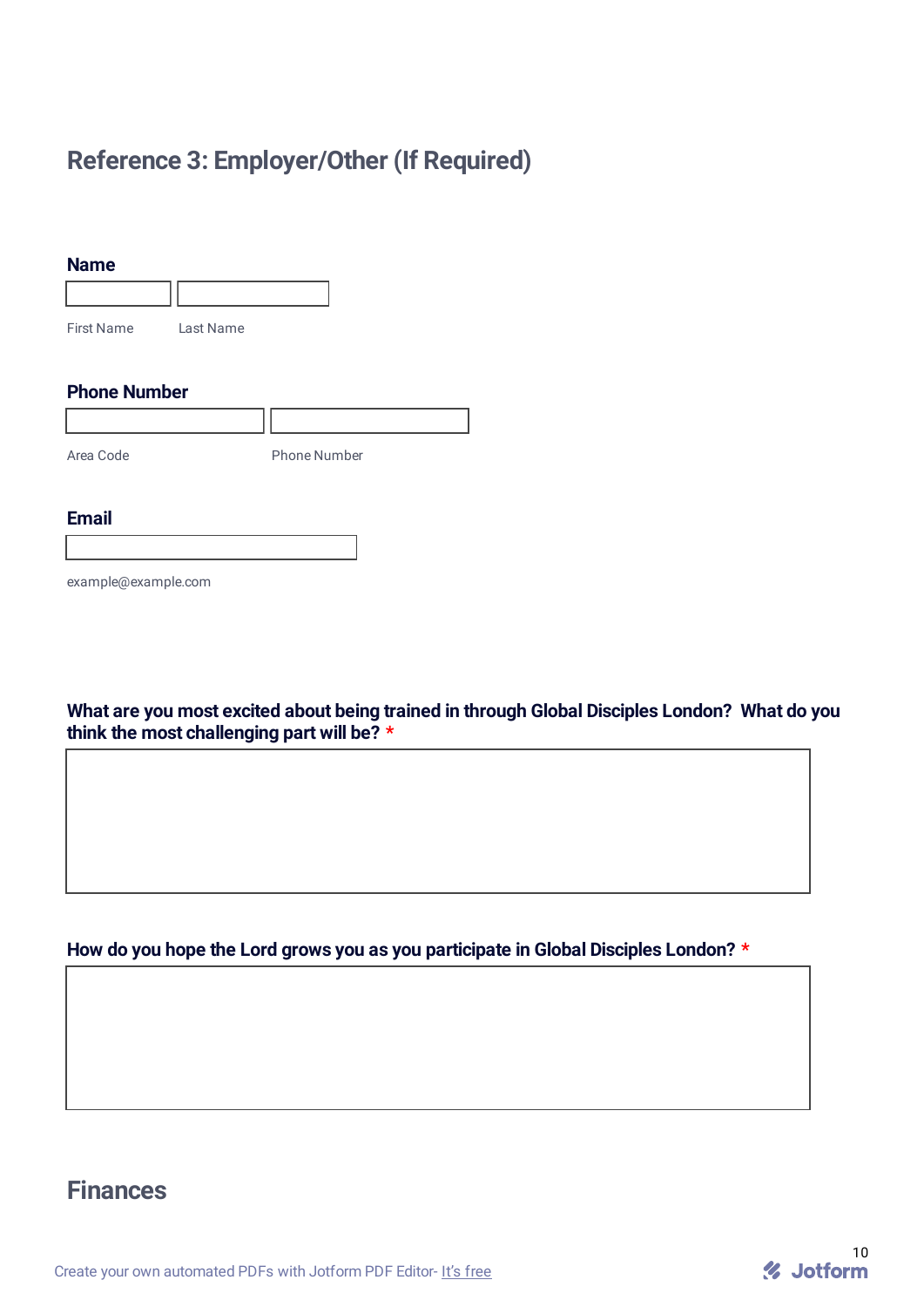Global Disciples London seeks to be creative and flexible in how financial arrangements are made, so we want to do our best to communicate well in this area. In general, we want you to grow in faith in seeing God's provision as well as experience a community living into financial koinonia (partnership/sharing) with each other.

**How much monthly income do you normally have each month (in your home currency)? \***

**Do you have additional expenses you would need to be paying during GDL? (schooling fees, debts, mortgage, etc.) \***

As you engage in Global Disciples London, we have found that it is best for you and us to have thought through some of these further details (your answers are more for open communication and selfawareness than to qualify for the training!)

**How would you describe your physical health and fitness? Is there anything in your physical, mental, or emotional health that could impact your service cross-culturally? (e.g. anxiety, depression, phobias, past trauma etc.) \***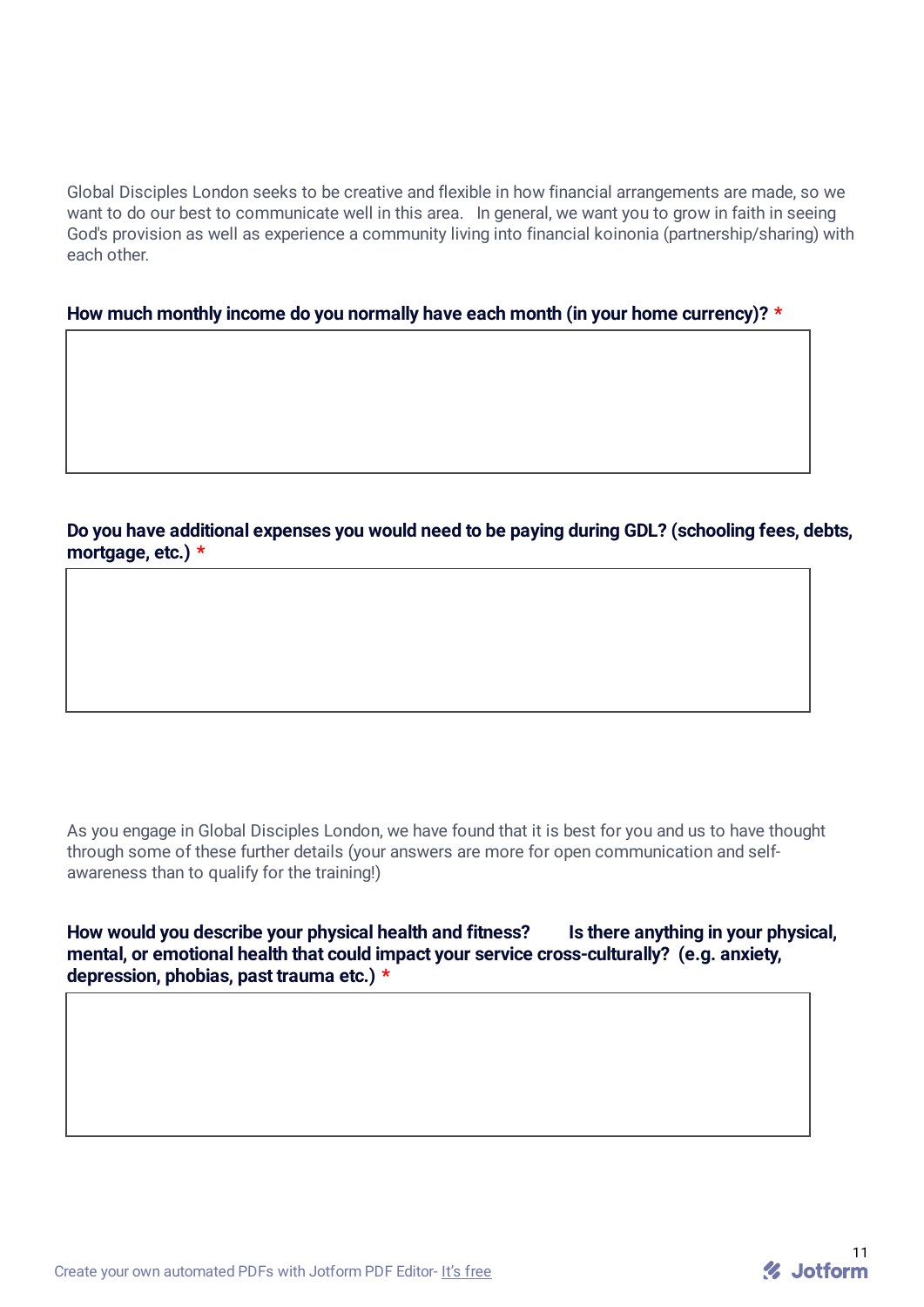Pioneers is an evangelical community of cross-cultural workers. Within this community there are a range of beliefs on "secondary issues" not addressed in our Statemement of Faith. These are a few of issues that we find can be tension points on teams if not approached with an ethos of humility and grace:

## **What do you believe about the charasmatic gifts of the Spirit in the Church today? (healing, speaking in tongues, etc.) \***

**What do you believe about women serving in official church leadership positions? \***

## **Would you be willing to serve with others who believe differently than you in these (and other) areas? \***

## **Pioneers Statement of Faith**

Below is the Pioneers Statement of Faith. If you have any reservations concerning these doctrinal statements, or if you have any questions or comments you would like to make, please feel free to do so in the space provided below.

- WE BELIEVE that the Holy Scriptures, consisting of Old and New Testaments, were originally given by God, divinely inspired, without error, infallible, and are entirely trustworthy and the supreme authority in all matters of faith and practice.
- WE BELIEVE in one God, Creator of all things, eternally existent in three persons: Father, Son and Holy Spirit.
- WE BELIEVE in our Lord Jesus Christ, God manifest in the flesh, his virgin birth, sinless life, divine miracles, vicarious and atoning death on the cross, bodily resurrection, ascension and exaltation, mediatorial work, and personal, imminent, and visible return in power and glory.